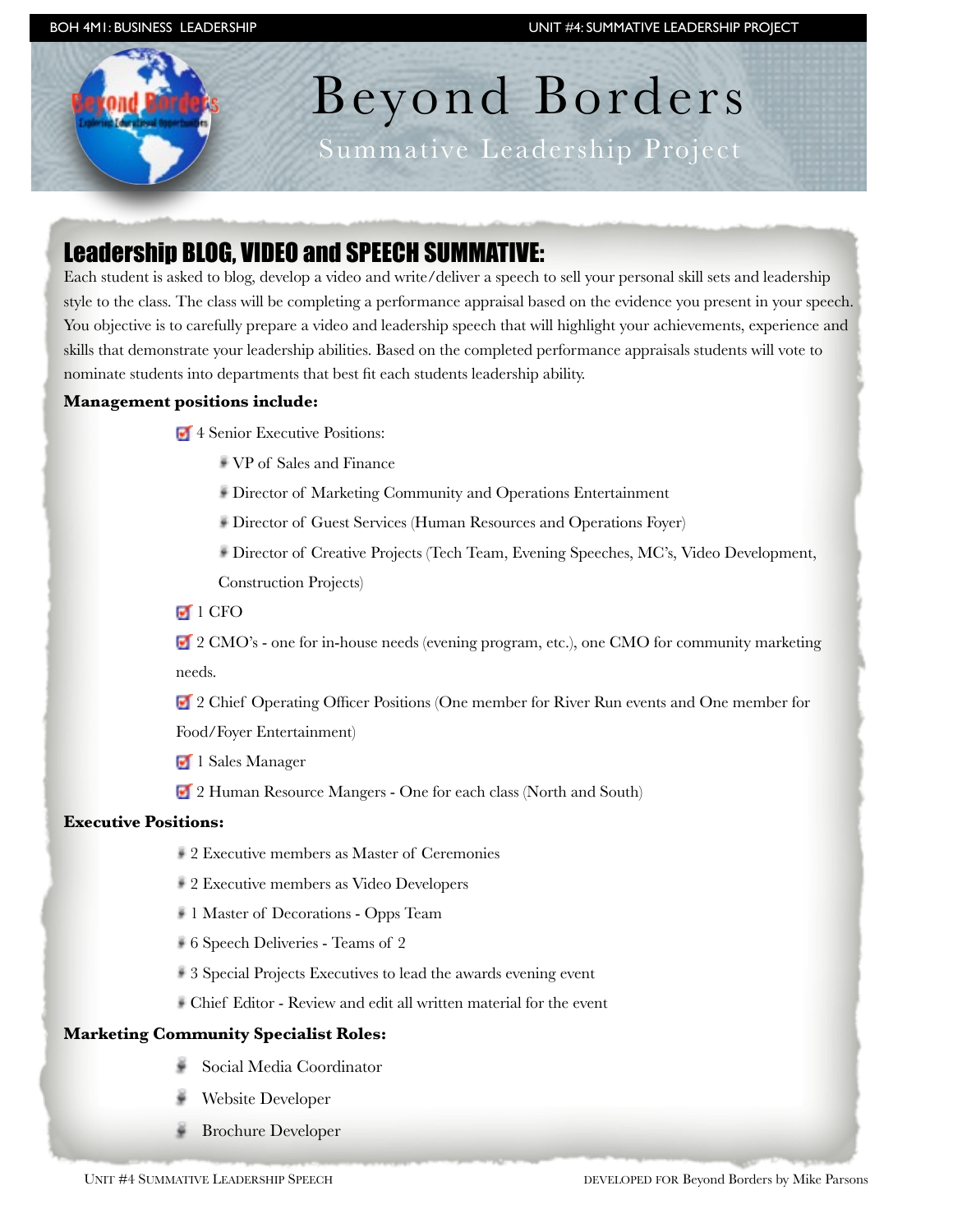#### **Part One: Blog the Past**

Using Word Press you are asked to post your responses to the questions found online. Numerous leadership stories are provided to help you reflect on your own leadership thoughts and past experiences. All detailed instructions for this component are found on Word Press.

#### **Part Two: Video Present**

What have you demonstrated this semester that shows the class your leadership ability?

Provide visual examples of accomplishments and involvement from the past two years.

**Highlight your accomplishments or work this semester and explain how it defines your leadership abilities.** 

 What have you done this semester to earn this position? Are you capable of leading this class to greatness? Explain and discuss, why you are the ideal candidate for this position.

What is your leadership style? (Consider Blake and Moutons Leadership Grid and Management Theory) Why would you be considered a great choice to lead the class? (Describe your personality, character, qualities, values, etc.) What makes you stand out as a leader?

#### **Part Three: Speech for the Future**

*Written Component: Each student must submit a written component of your speech (prior to delivering the speech to the class).* 

#### **Ensure to consider the following when developing your CEO Speech. Each student has a**

#### **maximum of 5 minutes.**

What is your vision for the class? (Consider QWL Indicators that apply)

 What are your thought on the classes current position? What do we need to overcome? What are our greatest strengths and weaknesses? How will use help us to utilized and improve on these areas?

How will you promote teamwork, motivation and overall event success?

What have you done outside of the school setting that demonstrates your leadership ability?

Review the speech "Leadership Performance Appraisal" to review what the class is looking for in a leader.

 $\blacksquare$  Highlight your leadership strengths and attempt to motivate the class to vote for you.

\* *This next component of the assignment (the interview component) is NOT an evaluated component of this summative.*

#### *Student Nominations and Alumni Interviews: Morning Interviews*

For each of the management and executive positions your class will nominate 3 students to interview for the position and Mr. Parsons will select one. The class cannot nominate students for more than one management/executive position. Once the class has completed the nomination process Beyond Borders Alumni (who served in the management positions previously) will be interviewing and hiring for the following positions:

Director/VP Positions, 1 COO, 1 HR Manager, 1 CFO, 2 CMO's, 1 Master of Decorations. ⊽

The two Vice President positions will be entirely based on student hiring. Those not completing interviews will complete interview and make hiring decisions.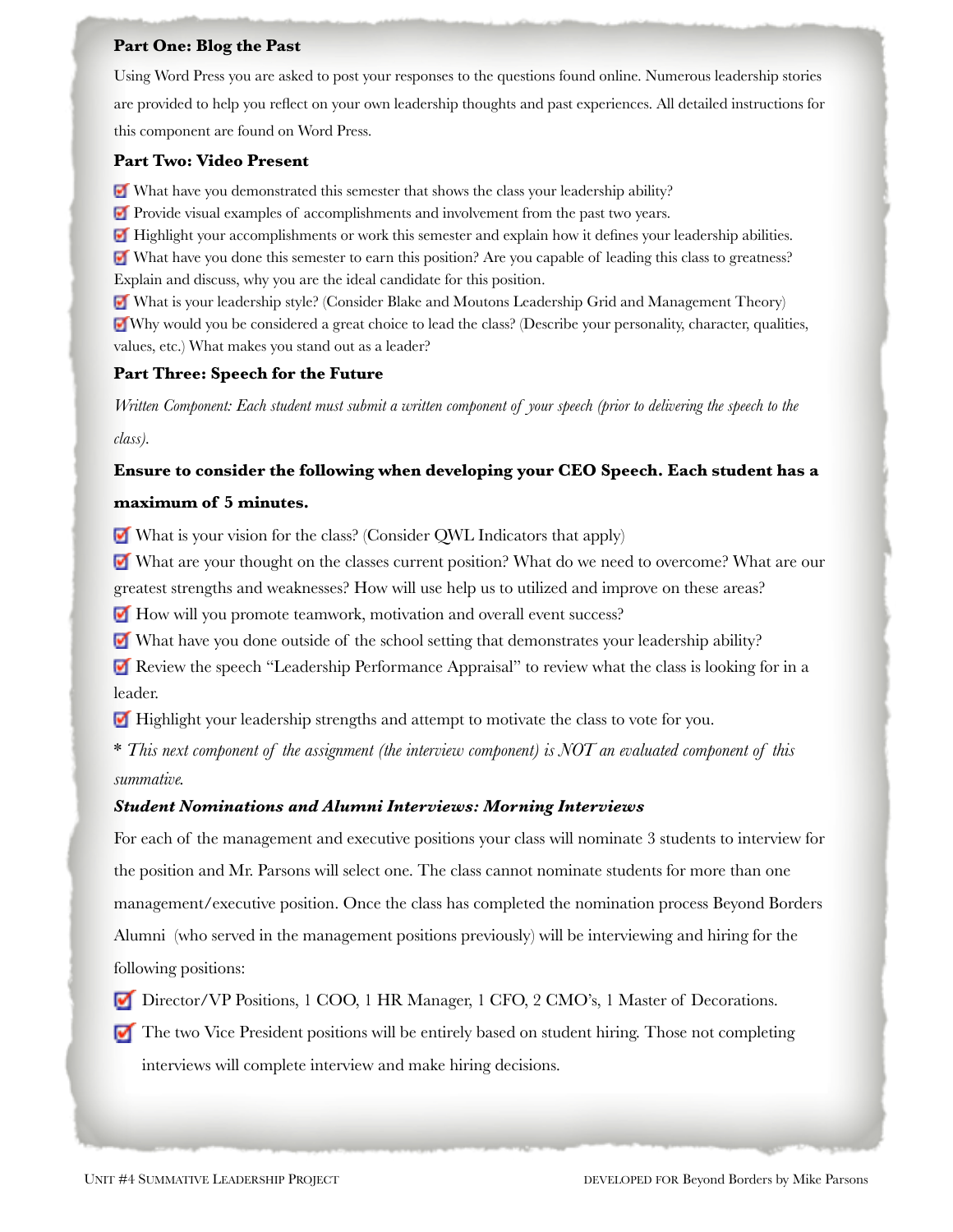#### *Mr. Parsons Nomination and Administrator Interviews: Afternoon Interviews*

**Mr. Parsons will also nominate 3 students for each of the following positions and Ms. Osmond will select one (with the exception of CFO - Ms. Osmond will hire for the position and only 2 students will be nominated). They will base this on their observations throughout all aspects of the semester. They may only nominate students once throughout the entire process. The students that are nominated will then be interviewed by Administrators - this could be Superintendents, Principals, Vice Principals, etc. (and they will hire 1 person for the following positions).** 

- **Directors/VP's, 1 COO, 1 Sales Manager. (5 Minute Interviews = 1 Hour)**
- **The Advanced Functions Teacher will be interviewing and hiring for the CFO Position.**
- **Mr. Reimer will be interviewing and hiring the Chief Editor**

#### **Curriculum Expectations:**

Demonstrate appropriate techniques for making group and individual presentations (e.g., use a variety of appropriate visual aids, make eye contact where appropriate, speak clearly).

Did you demonstrate effective oral communication strategies appropriate to the target audience? (Did you communicate clearly, and professionally, to teacher or a prospective employer?)

Describe the techniques used to improve communication skills (e.g., active listening, constructive feedback, use of technological tools).

 Analyse how personal perception can influence the interpretation of information and thereby affect the decisions an individual makes.

 Analyse the relationship between an organization's objectives and the human- resource process (e.g., planning, recruitment, selection).

- Explain the nature and importance of performance appraisal within an organization.
- **Compare major performance-appraisal methods and techniques**

 Analyse the elements that shape human personality (e.g., cultural, social, and family influences) and their impact on human behaviour.

- Explain the relationship between job satisfaction and an individual's personality, attitudes, and perceptions.
- Use proper business vocabulary in oral and written communication.

### **Communication – Did you convey meaning? (BLOG /30 marks, VIDEO /30 marks, SPEECH /30 Marks)**

 Were all questions addressed clearly? Did you convey your thought and feelings with appropriate defence and expression?

- Was your information clearly expressed and logically organized?
- Were visuals provided (where appropriate) to highlight your leadership and team strengths?

Were strong communication skills presented to help persuade your audience and to promote your personal goals?

- Was professionalism used in your communication of ideas?
- Mr. Parsons will walk through all evaluation criteria in more detail with project instructions.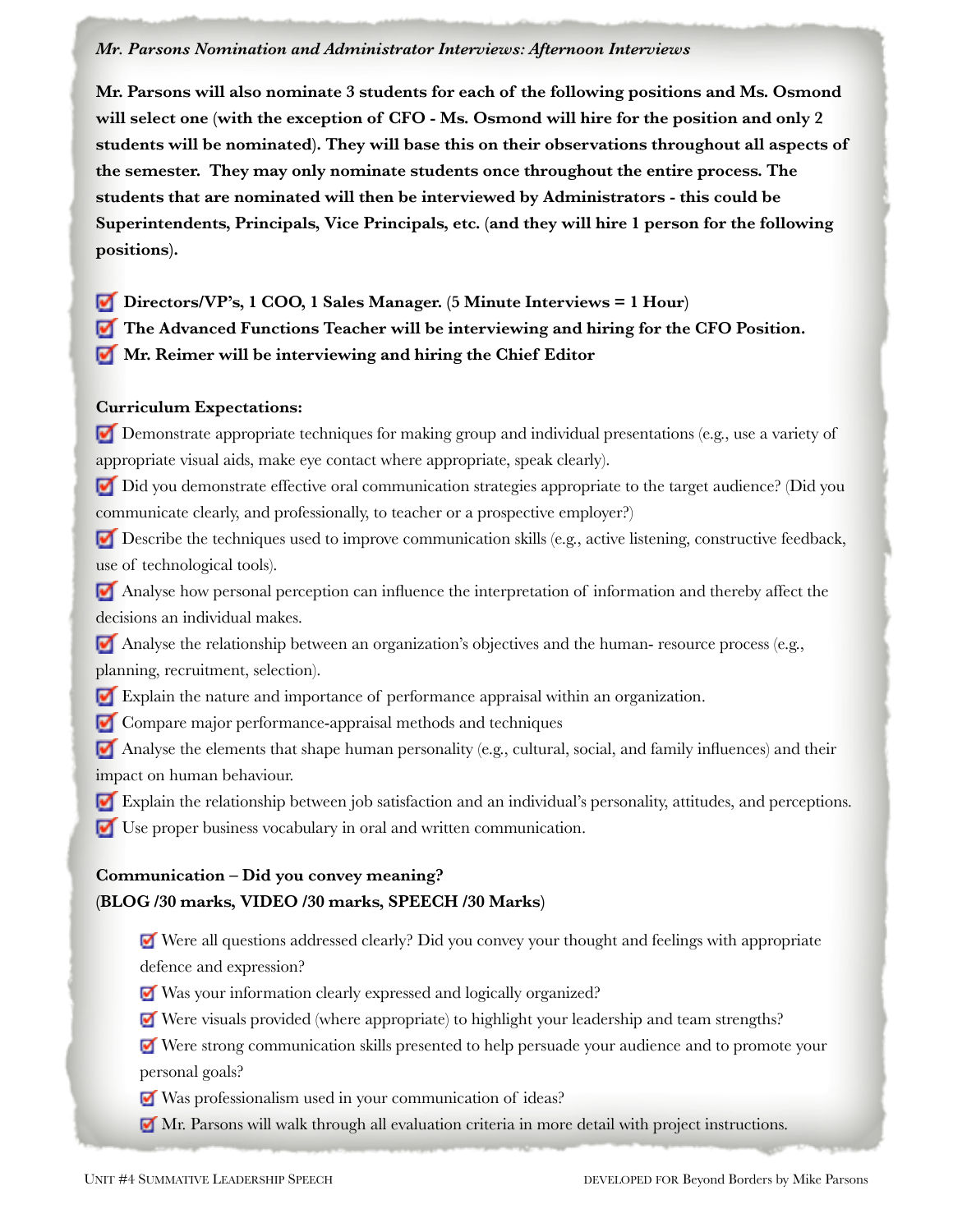*A great supporting article to help you develop your speeches…Abraham Lincoln is arguably one of the best persuasive speech writers in history. To help you prepare your leadership speech you may consider using the suggestions below;*

*In the four years that Abraham Lincoln was president, the American public gradually discovered, much to its collective astonishment, that this unprepossessing Illinois politician had remarkable abilities as a writer. In that brief period, and in the midst of a relentless siege of crises and distractions, he produced not one or two examples of provocative writing (which is more than most presidents can manage) but a whole series of unmistakably impressive documents. Even though confined to such unpromising formats as ceremonial speeches, messages to Congress, proclamations, and public letters in newspapers, Lincoln's presidential writing proved to be timely, engaging, consistently lucid, compelling in argument, and most important of all, invested with memorable and even inspiring language. Eventually it began to shape public attitudes and was a telling factor in the success of his policies. (http://theamericanscholar.org/lincoln-the-persuader/ #.UWbtGjkTsb0)* 

#### **Keep it short.**

Every year, Congress is forced to listen to the President give his State of the Union Address for more than an hour. Lincoln's speech followed a two-hour oration by [Edward Everett](http://rover.ebay.com/rover/1/711-53200-19255-0/1?toolid=10029&campid=CAMPAIGNID&customid=CUSTOMID&catId=267&type=2&ext=400444488692&item=400444488692) that was 13,607 words long. Lincoln's speech, by contrast, lasted for two minutes, and was 10 sentences (or 272 words) long. But it was much more powerful. Capture the key emotions and ideas you want to convey in as little time as possible. If you can deliver a two-minute speech, instead of a 30-minute droner, your audience will actually listen, and will love your for your brevity.

#### **Abandon the formalities.**

The President usually starts his State of the Union Address by acknowledging all the dignitaries, and thanking a million people. Many other speakers make this same mistake, and ruin their speeches. By the time you're done acknowledging and thanking everyone, you've lost your audience. Go right into the meat of the issue, and your audience will pay attention. Lincoln skipped any kind of intro and began with the key to his speech.

#### **Have purpose.**

Don't just get up to speak and make yourself sound good or your organization look good. Speak to communicate a message, and to get your audience to act. Lincoln did this by regalvanizing his Union's purpose and resolve to win a war for the ideals of the forefathers of the United States.

#### **Connect to your audience's hearts.**

A speech is not a logical argument, or a listing of accomplishments or facts or events. Lincoln knew his audience, and spoke to their emotions, by showing them that the men who died on the battlefield of Gettysburg did so for certain ideals, and asking them to ensure that those men did not die in vain.

Speak to larger truths. While it isn't best to be too grandiose, especially if you are speaking to small audience like your child's 2nd grade class on [career](http://www.lifehack.org/tbwc) day, it's best if you connect your ideas and words to larger causes and ideals, as Lincoln did when he connected the cause of the Union to the ideals of liberty and equality conceived by the forefathers of the nation.